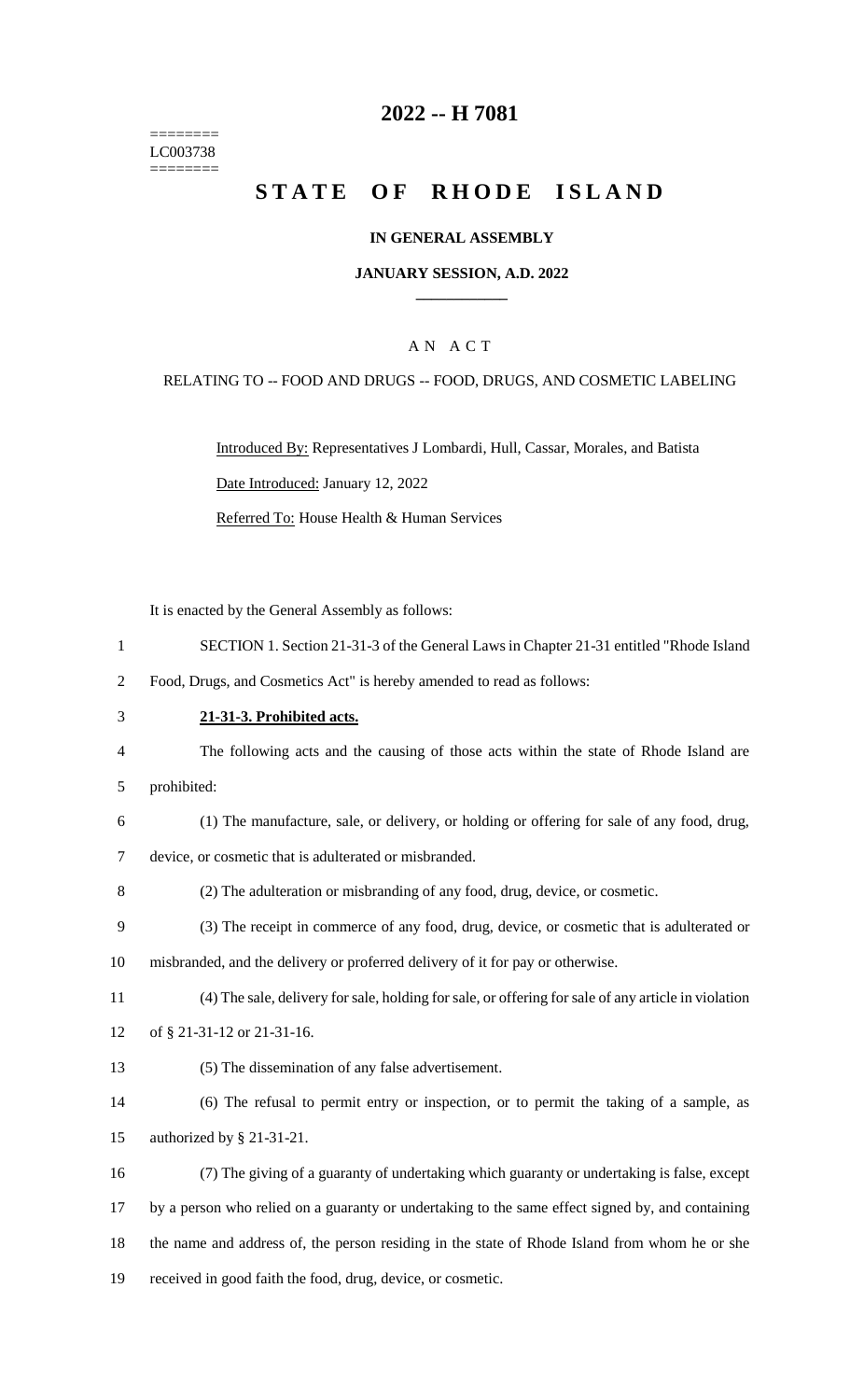(8) The removal or disposal of a detained or embargoed article in violation of § 21-31-6.

 (9) The alteration, mutilation, destruction, obliteration, or removal of the whole or any part of the labeling of, or the doing of any other act with respect to, a food, drug, device, or cosmetic, if that act is done while the article is held for sale and results in the article's being adulterated or misbranded.

 (10) Forging, counterfeiting, simulating, or falsely representing, or without proper authority using, any mark, stamp, tag, label, or other identification device authorized or required by regulations promulgated under the provisions of this chapter.

 (11) The using, on the labeling of any drug or in any advertisement relating to the drug, of any representation or suggestion that any application with respect to the drug is effective under § 21-31-16, or that the drug complies with the provisions of that section.

 (12)(i) The possession of any habit-forming, toxic, harmful, or new drug subject to § 21- 31-15(a)(11)(i) unless the possession of that drug has been obtained by a valid prescription of a practitioner licensed by law to administer those drugs; provided, that the provisions of this subdivision shall not be applicable to the delivery of those drugs to persons included in any of the classes named below, or to the agents or employees of these persons, for use in the usual course of their official duties, as the case may be, or to the possession of those drugs by these persons or their agents or employees for that use: (A) pharmacists; (B) practitioners; (C) persons who procure the drugs for disposition by or under the supervision of pharmacists or practitioners employed by them or for the purpose of lawful research, teaching, or testing, and not for resale; (D) hospitals or other institutions which procure the drugs for lawful administration by practitioners; (E) officers or employees of federal, state, or local governments; (F) manufacturers and wholesalers lawfully engaged in selling those drugs to authorized persons; and (G) common carriers and warehouse operators while engaged in lawfully transporting or storing the drugs for authorized persons.

 (ii) The possession of a drug under paragraph (i) of this subdivision not properly labeled to indicate that possession is by a valid prescription of a practitioner licensed by law to administer the drug by any person not exempted under this chapter shall be prima facie evidence that the possession is unlawful; provided, that the provisions of this paragraph shall not be applicable where a portion of the whole amount of a drug lawfully obtained under the provisions of this chapter not in excess of an amount sufficient to meet the medical requirements of the patient in any twenty- four (24) consecutive hours, as indicated in the directions for use by the practitioner prescribing or dispensing the drug, is possessed in a container to suit the convenience of the patient.

 (13) The sale of all unprocessed and/or uncooked fish, shellfish, and scallops by retail markets and other retailers without a label indicating whether the fish, shellfish, or scallops have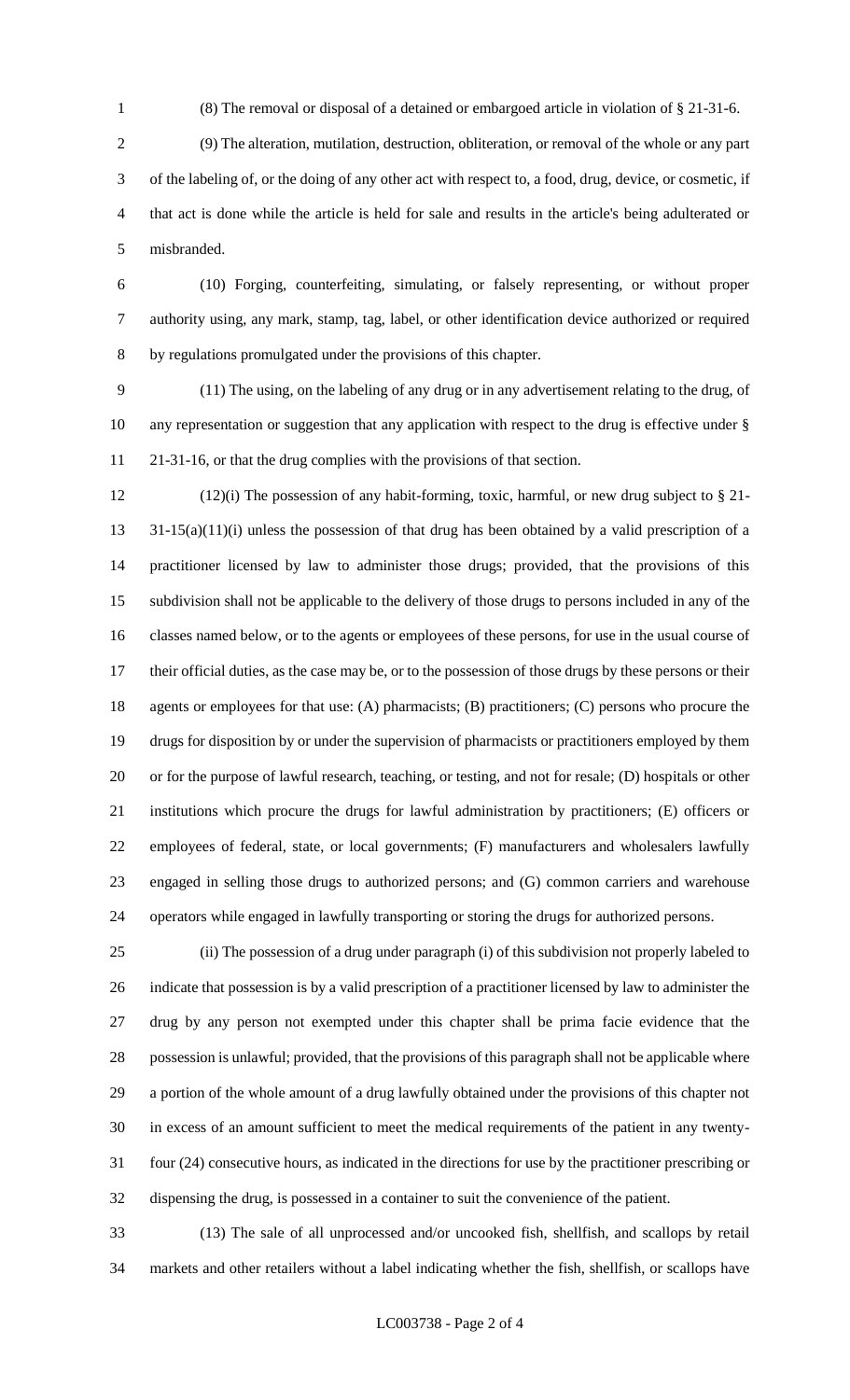- 1 ever been frozen.
- 2 (14) The making, issuing, or uttering of any false or forged prescription.
- 3 (15) The processing or selling or holding for sale of any "distressed merchandise" in this 4 state without a permit from the director of health.
- 5 (16) The holding, selling, or offering for sale of any food (or drug) which has been
- 6 condemned or voluntarily disposed of by action of the director of health.
- 7 (17) Use of the term "native" unless used as defined in § 21-31-2. The retail consumer has
- 8 a right to know and the retailer shall provide upon request the origin of nonnative uncooked and/or
- 9 unprocessed shellfish and/or scallops.
- 10 (18) The manufacturing, sale, or delivery, or holding or offering for sale of any cosmetic
- 11 if its label does not contain a complete and accurate listing of each and every component ingredient
- 12 contained in that cosmetic.

 $=$ 

13 SECTION 2. This act shall take effect upon passage.

LC003738 ========